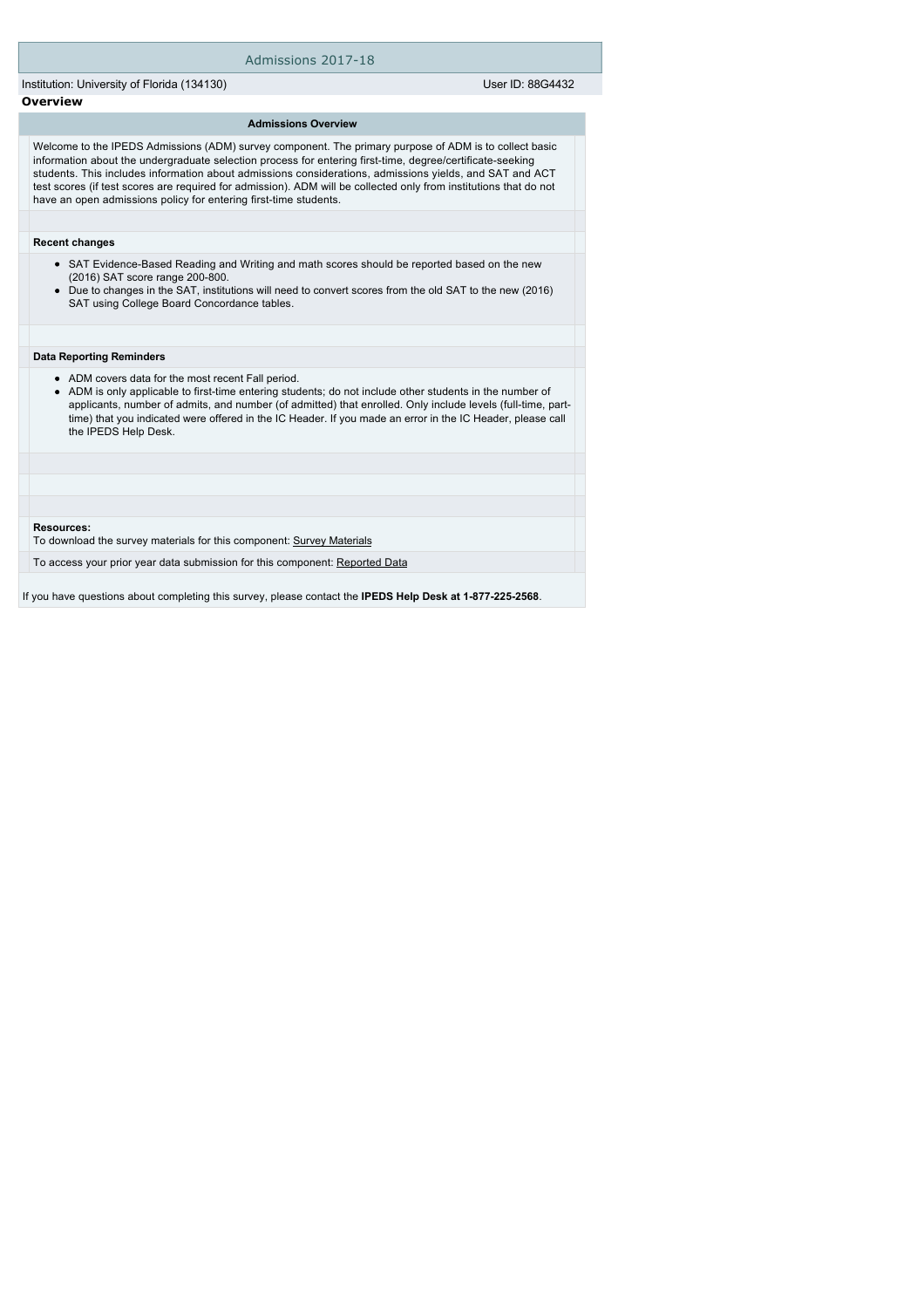# **Admissions Considerations**

**1. Please select the option that best describes how your institution uses any of the following data in its undergraduate selection process.**

| <b>Admission Considerations</b>                                                                                                                                                                                                                                                                          | Required | <b>Considered</b><br>but not<br>required | Recommended | <b>Neither</b><br><b>Required nor</b><br>Recommended |
|----------------------------------------------------------------------------------------------------------------------------------------------------------------------------------------------------------------------------------------------------------------------------------------------------------|----------|------------------------------------------|-------------|------------------------------------------------------|
| Secondary school GPA                                                                                                                                                                                                                                                                                     | ⊙        | O                                        | Ω           | O                                                    |
| Secondary school rank                                                                                                                                                                                                                                                                                    | Ω        | O                                        | O           | ⊙                                                    |
| Secondary school record                                                                                                                                                                                                                                                                                  | ⊙        | O                                        | ∩           | O                                                    |
| Completion of college-preparatory program                                                                                                                                                                                                                                                                | ⊙        | Ω                                        | ∩           | Ω                                                    |
| Recommendations                                                                                                                                                                                                                                                                                          | O        | Ω                                        | ∩           | ⊙                                                    |
| Formal demonstration of competencies (e.g., portfolios,<br>certificates of mastery, assessment instruments)                                                                                                                                                                                              | O        | Ω                                        | O           | ⊙                                                    |
| Admission test scores                                                                                                                                                                                                                                                                                    |          |                                          |             |                                                      |
| SAT / ACT                                                                                                                                                                                                                                                                                                | ⊙        | Ω                                        | O           | Ω                                                    |
| Other Test (ABT, Wonderlic, WISC-III, etc.)<br>Note: If this is the only requirement other<br>than a diploma or equivalent, and few<br>students are not admitted due to this test.<br>your institution is open enrollment.<br>Please contact the Help Desk to correct<br>your response to this question. | Ω        |                                          |             | ⊙                                                    |
| TOEFL (Test of English as a Foreign<br>Language)                                                                                                                                                                                                                                                         |          |                                          |             | ⊙                                                    |

 **You may use the space below to provide context for the data you've reported above. These context notes will be posted on the College Navigator website, and should be written to be understood by students and parents.**

| Students will need to provide a completed High School Transcript upon<br>admission to the University. |  |
|-------------------------------------------------------------------------------------------------------|--|
|                                                                                                       |  |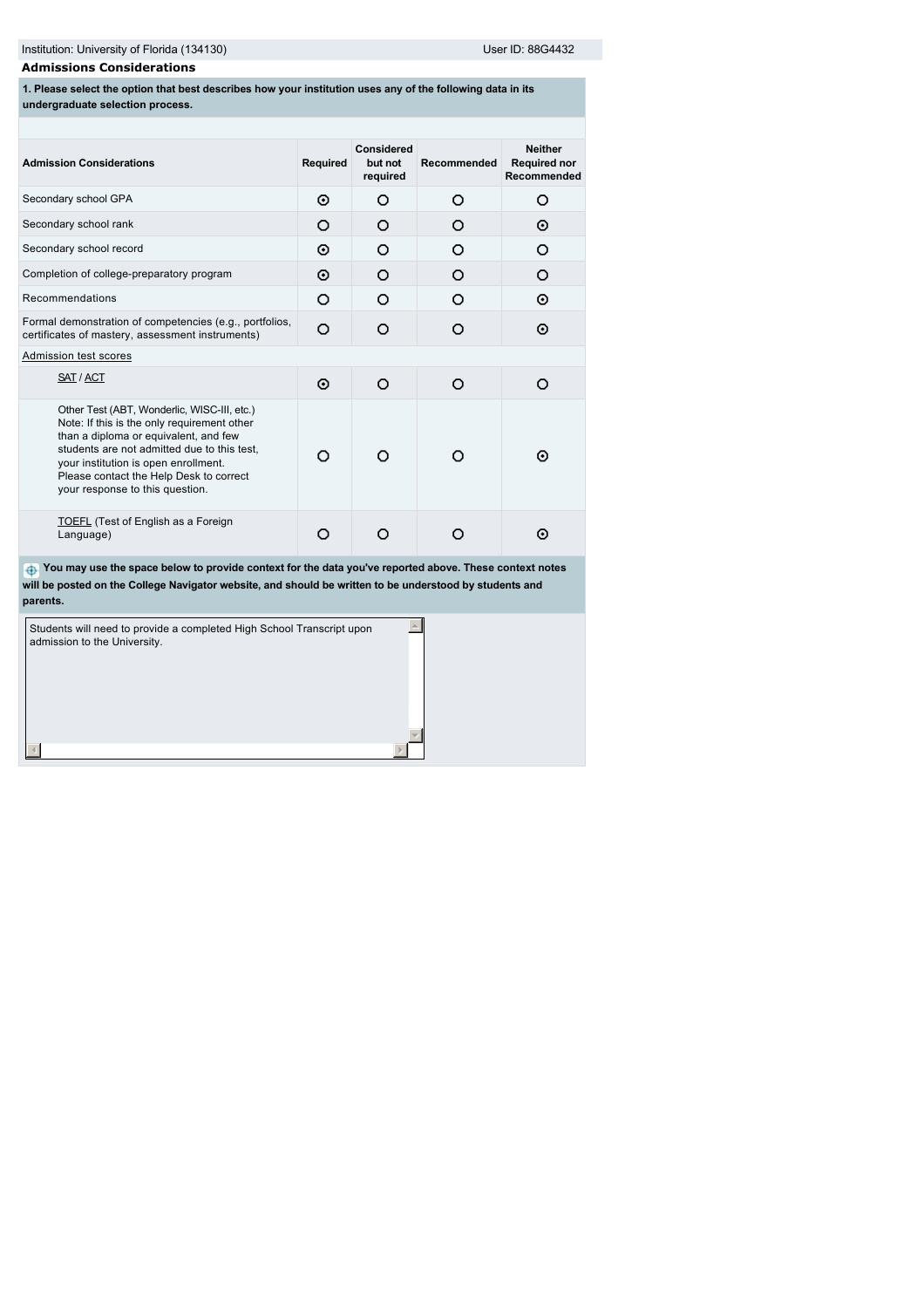# **Selection Process - A/A/E**

**2. Provide the number of [first-time,](javascript:openglossary(241)) [degree/certificate-seeking](javascript:openglossary(171)) undergraduate students who applied, who were [admitted, and who enrolled \(either full- or part-time\) at your institution for Fall 2017. Include](javascript:openglossary(703)) [early decisio](javascript:openglossary(705))[n, early](javascript:openglossary(703)) action, and students who began studies during the summer prior to Fall 2017.**

Remember that this question is only applicable to first-time students, do not include other students in these totals.

Only include levels that you indicated were offered in the IC Header. If you made an error in the IC Header, please remember to fix the error the next year.

|                                                        | Men    | Women  | Total  |
|--------------------------------------------------------|--------|--------|--------|
| Number of applicants                                   | 13,781 | 18.966 | 32,747 |
| Number of admissions                                   | 5,400  | 8,358  | 13,758 |
| Number (of admitted) that enrolled full-time           | 2,596  | 3,800  | 6,396  |
| Number (of admitted) that enrolled part-time           | 17     | 17     | 34     |
| Total enrolled full-time and part-time                 | 2.613  | 3.817  | 6.430  |
| Percent of admissions enrolled full-time and part-time | 48     | 46     | 47     |
|                                                        |        |        |        |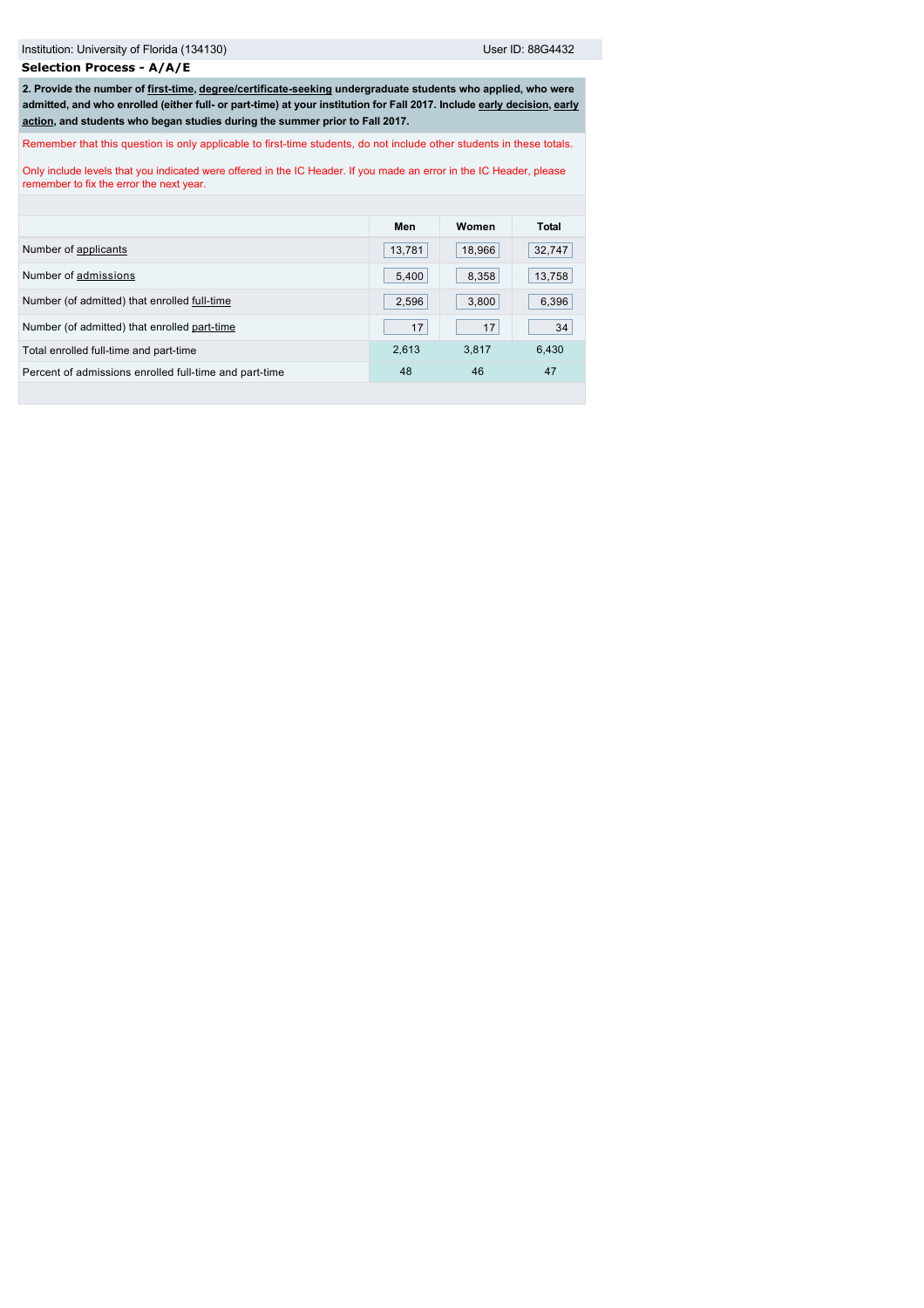| Institution: University of Florida (134130)                                                                                    |                 | User ID: 88G4432       |  |  |  |
|--------------------------------------------------------------------------------------------------------------------------------|-----------------|------------------------|--|--|--|
| <b>Selection Process - Test Scores</b>                                                                                         |                 |                        |  |  |  |
| 3. Provide data for Fall 2017. Include new students admitted the summer prior to Fall 2017.                                    |                 |                        |  |  |  |
| SAT scores for 2017-18 must be reported using the new (2016) SAT score scale. Please see instructions for<br>more information. |                 |                        |  |  |  |
|                                                                                                                                |                 |                        |  |  |  |
| Number of enrolled students that submitted SAT scores                                                                          |                 | 5,131                  |  |  |  |
| Percent of enrolled students that submitted SAT scores                                                                         |                 | 79                     |  |  |  |
| Number of enrolled students that submitted ACT scores                                                                          |                 | 4,620                  |  |  |  |
| Percent of enrolled students that submitted ACT scores                                                                         |                 | 71                     |  |  |  |
|                                                                                                                                |                 |                        |  |  |  |
|                                                                                                                                | 25th Percentile | <b>75th Percentile</b> |  |  |  |
| SAT Evidence-Based Reading and Writing                                                                                         | 620             | 710<br>⊕               |  |  |  |
| <b>SAT Math</b>                                                                                                                | 620             | 690                    |  |  |  |

| SAT Math             | 620 | 690     |
|----------------------|-----|---------|
|                      |     |         |
| <b>ACT Composite</b> | 28  | 32<br>⊕ |
| <b>ACT English</b>   | 27  | 34<br>₩ |
| <b>ACT Math</b>      | 26  | 31      |
|                      |     |         |

 **You may use the space below to provide context for the data you've reported above. These context notes will be posted on the College Navigator website, and should be written to be understood by students and parents.**

 $\Delta$ 



 $\mathcal{A}$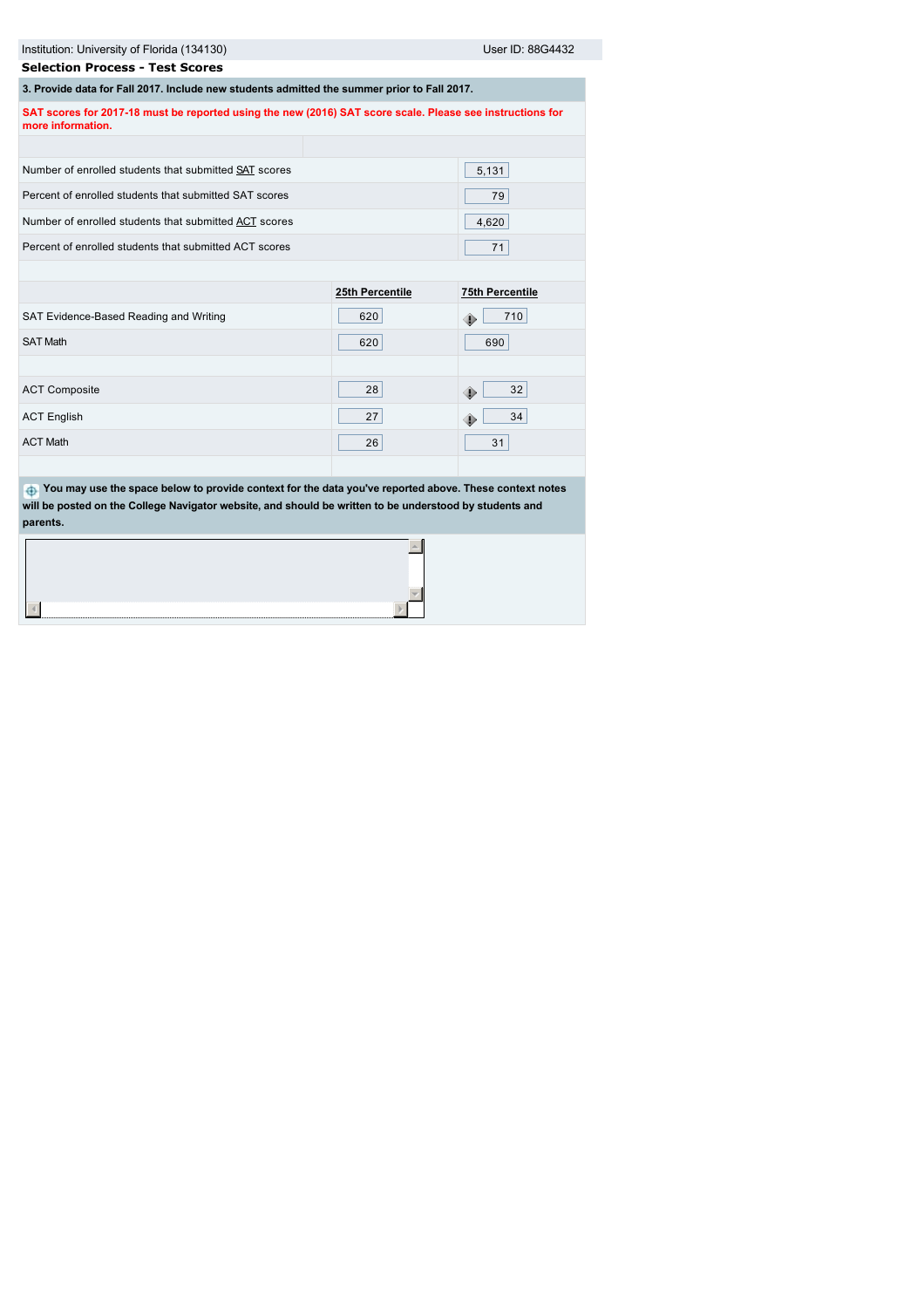| <b>Prepared by</b>      |                                                                                                              | Institution: University of Florida (134130)                   |                             |       | User ID: 88G4432                                                                                                                                                                                                                        |  |
|-------------------------|--------------------------------------------------------------------------------------------------------------|---------------------------------------------------------------|-----------------------------|-------|-----------------------------------------------------------------------------------------------------------------------------------------------------------------------------------------------------------------------------------------|--|
|                         |                                                                                                              |                                                               |                             |       |                                                                                                                                                                                                                                         |  |
| preparers.              | there are questions concerning the data. The Keyholder will be copied on all email correspondence to other   |                                                               |                             |       | The name of the preparer is being collected so that we can follow up with the appropriate person in the event that                                                                                                                      |  |
| Data Collection System. | reporting burden associated with IPEDS. Please include in your estimate the time it took for you to review   |                                                               |                             |       | The time it took to prepare this component is being collected so that we can continue to improve our estimate of the<br>instructions, query and search data sources, complete and review the component, and submit the data through the |  |
|                         | Thank you for your assistance.                                                                               |                                                               |                             |       |                                                                                                                                                                                                                                         |  |
|                         |                                                                                                              |                                                               |                             |       |                                                                                                                                                                                                                                         |  |
|                         | This survey component was prepared by:                                                                       |                                                               |                             |       |                                                                                                                                                                                                                                         |  |
| Ω                       | Keyholder                                                                                                    | O                                                             | <b>SFA Contact</b>          | O     | <b>HR Contact</b>                                                                                                                                                                                                                       |  |
| O                       | <b>Finance Contact</b>                                                                                       | O                                                             | Academic Library<br>Contact | ⊙     | Other                                                                                                                                                                                                                                   |  |
| Name:                   | morgan vollrath                                                                                              |                                                               |                             |       |                                                                                                                                                                                                                                         |  |
| Email:                  | mvollrath@ufl.edu                                                                                            |                                                               |                             |       |                                                                                                                                                                                                                                         |  |
|                         |                                                                                                              |                                                               |                             |       |                                                                                                                                                                                                                                         |  |
|                         | How many staff from your institution only were involved in the data collection and reporting process of this |                                                               |                             |       |                                                                                                                                                                                                                                         |  |
|                         |                                                                                                              |                                                               |                             |       |                                                                                                                                                                                                                                         |  |
| survey component?       |                                                                                                              |                                                               |                             |       |                                                                                                                                                                                                                                         |  |
| 4.00                    | Number of Staff (including yourself)                                                                         |                                                               |                             |       |                                                                                                                                                                                                                                         |  |
|                         |                                                                                                              |                                                               |                             |       |                                                                                                                                                                                                                                         |  |
|                         | How many hours did you and others from your institution only spend on each of the steps below when           |                                                               |                             |       |                                                                                                                                                                                                                                         |  |
|                         | responding to this survey component?                                                                         |                                                               |                             |       |                                                                                                                                                                                                                                         |  |
|                         | Exclude the hours spent collecting data for state and other reporting purposes.                              |                                                               |                             |       |                                                                                                                                                                                                                                         |  |
| <b>Staff</b><br>member  | <b>Collecting Data</b><br><b>Needed</b>                                                                      | <b>Revising Data to</b><br>Match<br><b>IPEDS Requirements</b> | <b>Entering Data</b>        |       | <b>Revising and Locking</b><br>Data                                                                                                                                                                                                     |  |
| Your office             | hours<br>2.00                                                                                                | 2.00                                                          | hours<br>1.00               | hours | hours                                                                                                                                                                                                                                   |  |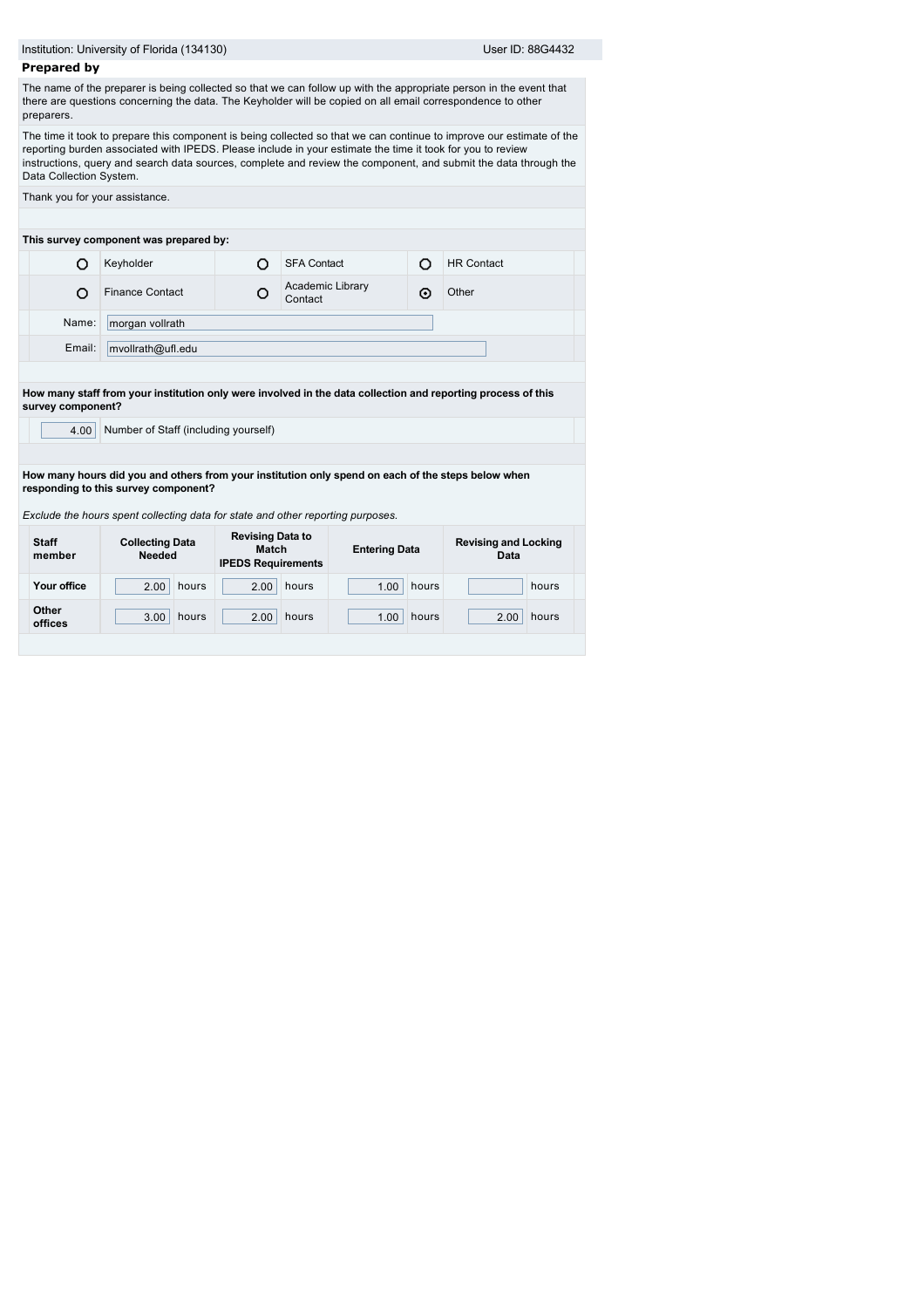## **Summary**

## **Admissions Component Summary**

IPEDS collects important information regarding your institution. All data reported in IPEDS survey components become available in the IPEDS Data Center and appear as aggregated data in various Department of Education reports. Additionally, some of the reported data appears specifically for your institution through the College Navigator website and is included in your institution's Data Feedback Report (DFR). The purpose of this summary is to provide you an opportunity to view some of the data that, when accepted through the IPEDS quality control process, will appear on the College Navigator website and/or your DFR. College Navigator is updated approximately three months after the data collection period closes and Data Feedback Reports will be available through the [Data Center](http://nces.ed.gov/ipeds/datacenter/) and sent to your institution's CEO in November 2017.

Please review your data for accuracy. If you have questions about the data displayed below after reviewing the data reported on the survey screens, please contact the IPEDS Help Desk at: 1-877-225-2568 or [ipedshelp@rti.org](mailto:ipedshelp@rti.org).

| <b>ADMISSIONS INFORMATION</b> |                               |                                                                                                                                    |      |             |        |  |
|-------------------------------|-------------------------------|------------------------------------------------------------------------------------------------------------------------------------|------|-------------|--------|--|
| Undergraduate Admissions      |                               | Total                                                                                                                              | Male |             | Female |  |
|                               | Number of applicants          | 32,747                                                                                                                             |      | 13,781      | 18,966 |  |
|                               | Percent admitted              | 42%                                                                                                                                |      | 39%         | 44%    |  |
|                               | Percent admitted who enrolled | 47%                                                                                                                                |      | 48%         | 46%    |  |
| Admissions Considerations     |                               | Required                                                                                                                           |      | Recommended |        |  |
|                               |                               | Secondary school GPA<br>Secondary school record<br>Completion of college-preparatory<br>program<br>Admission test scores (SAT/ACT) |      | N/A         |        |  |

| <b>Test Scores</b> |                                        | # Submitting Scores | % Submitting Scores |  |
|--------------------|----------------------------------------|---------------------|---------------------|--|
|                    | <b>SAT</b>                             | 5,131               | 79%                 |  |
|                    | <b>ACT</b>                             | 4,620               | 71%                 |  |
|                    |                                        | 2.5th Percentile    | 75th Percentile     |  |
|                    | SAT Evidence-Based Reading and Writing | 620                 | 710                 |  |
|                    | <b>SAT Math</b>                        | 620                 | 690                 |  |
|                    |                                        |                     |                     |  |
|                    | <b>ACT Composite</b>                   | 28                  | 32                  |  |
|                    | <b>ACT English</b>                     | 27                  | 34                  |  |
|                    | <b>ACT Math</b>                        | 26                  | 31                  |  |
|                    |                                        |                     |                     |  |